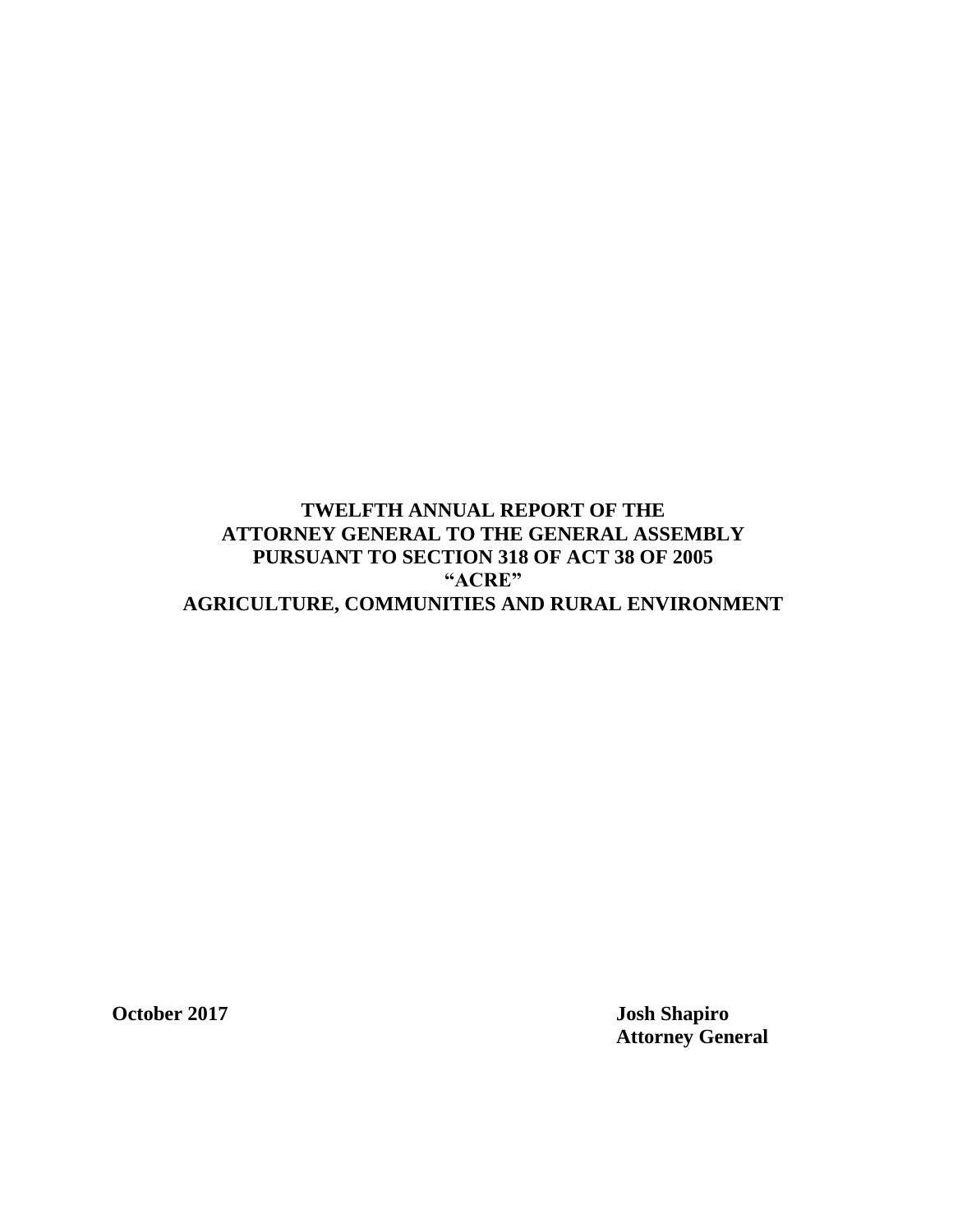The Commonwealth is home to approximately 58,200 farms, covering 7,630,000 acres, with an average farm size of 131 acres, across Pennsylvania's 2561 distinct municipalities (townships, cities, boroughs).<sup>1</sup> On a yearly basis, Pennsylvania agriculture generates a total of \$7.5 billion in cash receipts with international sales of agricultural, food and wood products accounting for \$3.2 billion of that amount. The overall economic impact of agriculture in the Commonwealth is \$75 billion a year.<sup>2</sup> Additionally, 1 in 7 jobs in Pennsylvania is in some way related to agriculture.<sup>3</sup>

Promoting agriculture is an important state policy. The Right to Farm Act ("RTFA") states: "[i]t is the declared policy of the Commonwealth to conserve and protect and encourage the development and improvement of its agricultural land for the production of food and other agricultural products [and] [i]t is the purpose of this act to reduce [loss of] agricultural resources by limiting the circumstances under which agricultural operations may be the subject matter of…ordinances." 3 P.S. § 951. The Municipalities Planning Code ("MPC") requires that zoning ordinances "shall encourage the continuity, development and viability of agriculture operations," 53 P.S. § 10603(h). The MPC exists "to accomplish coordinated development," "promote the preservation of…prime agricultural land," and ensure that zoning ordinances "facilitate the present and future economic viability of existing agricultural operations in this Commonwealth and do not prevent or impede the owner or operator's need to change or expand their operations in the future in order to remain viable..." 53 P.S. § 10105.

When one mixes together billions of dollars, millions of acres, tens of thousands of farms, and several thousand municipalities it is inevitable that disagreements, misunderstandings, and

 $\overline{a}$ 

<sup>1</sup> USDA, National Agricultural Statistics Services; Pennsylvania Department of Community and Economic Development.<br> $\frac{2}{\pi}$ Eigur

<sup>2</sup> Figures are taken from the latest Pennsylvania Department of Agriculture statistics from 2012-2013 which are based on the latest U.S. Agricultural Census of 2012.

<sup>3</sup> *Ibid.*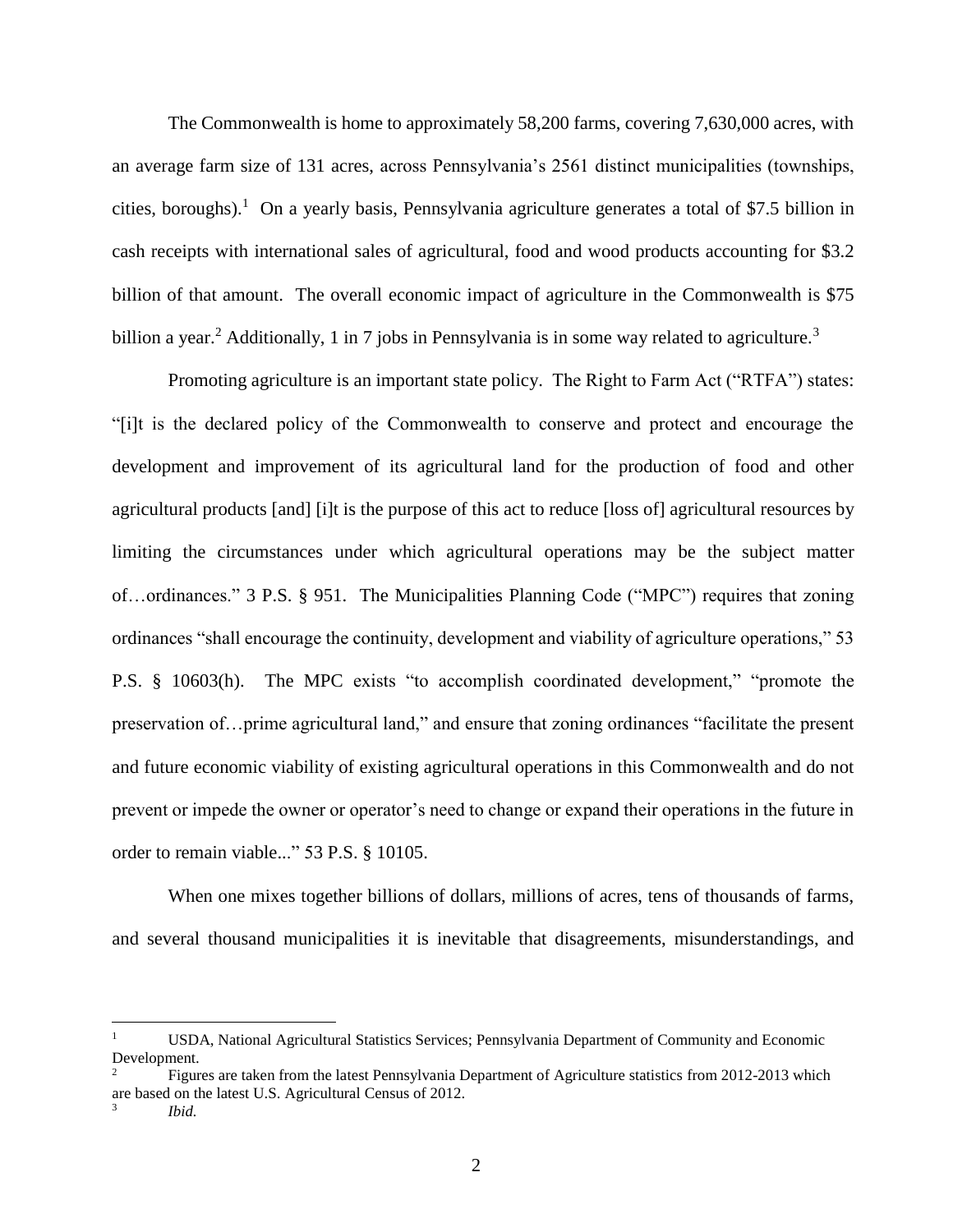friction will occur. The Agriculture, Communities and Rural Environment ("ACRE") statute helps balance the dynamic nature of Commonwealth agricultural operations, while at the same time furthering the Legislature's explicit goal of promoting agriculture.

ACRE, also referred to as Act 38, took effect on July 6, 2005. The General Assembly's Historical and Statutory Notes to ACRE, consistent with the policies articulated in the RTFA and the MPC, affirm that a strong agricultural community is vital to the Commonwealth. The ACRE Notes declare the Commonwealth has a "vested and sincere interest in ensuring the long-term sustainability of agriculture and normal agricultural operations" and "[i]n furtherance of this goal…has enacted statutes to protect and preserve agricultural operations for the production of food and agricultural products."

The central purpose of ACRE is to protect normal agricultural operations from unauthorized local regulation. If a local ordinance exceeds, conflicts with, or duplicates state law that ordinance is considered "unauthorized" under ACRE and it cannot stand. ACRE confers upon the Office of Attorney General ("OAG"): (1) the power and duty, upon the request of an owner or operator of a normal agricultural operation, to review local ordinances for compliance with State law; and (2) the authority, in the Attorney General's discretion, to bring a legal action against a local government unit in Commonwealth Court to invalidate or enjoin the enforcement of an unauthorized local ordinance.

The OAG has a process for receiving requests for review of ordinances and for bringing legal action when warranted. All requests for review received during the year ending in July of 2017 either were completed within 120 days or required an extension of the 120-day period when essential additional information was needed in order to conduct a thorough ACRE review.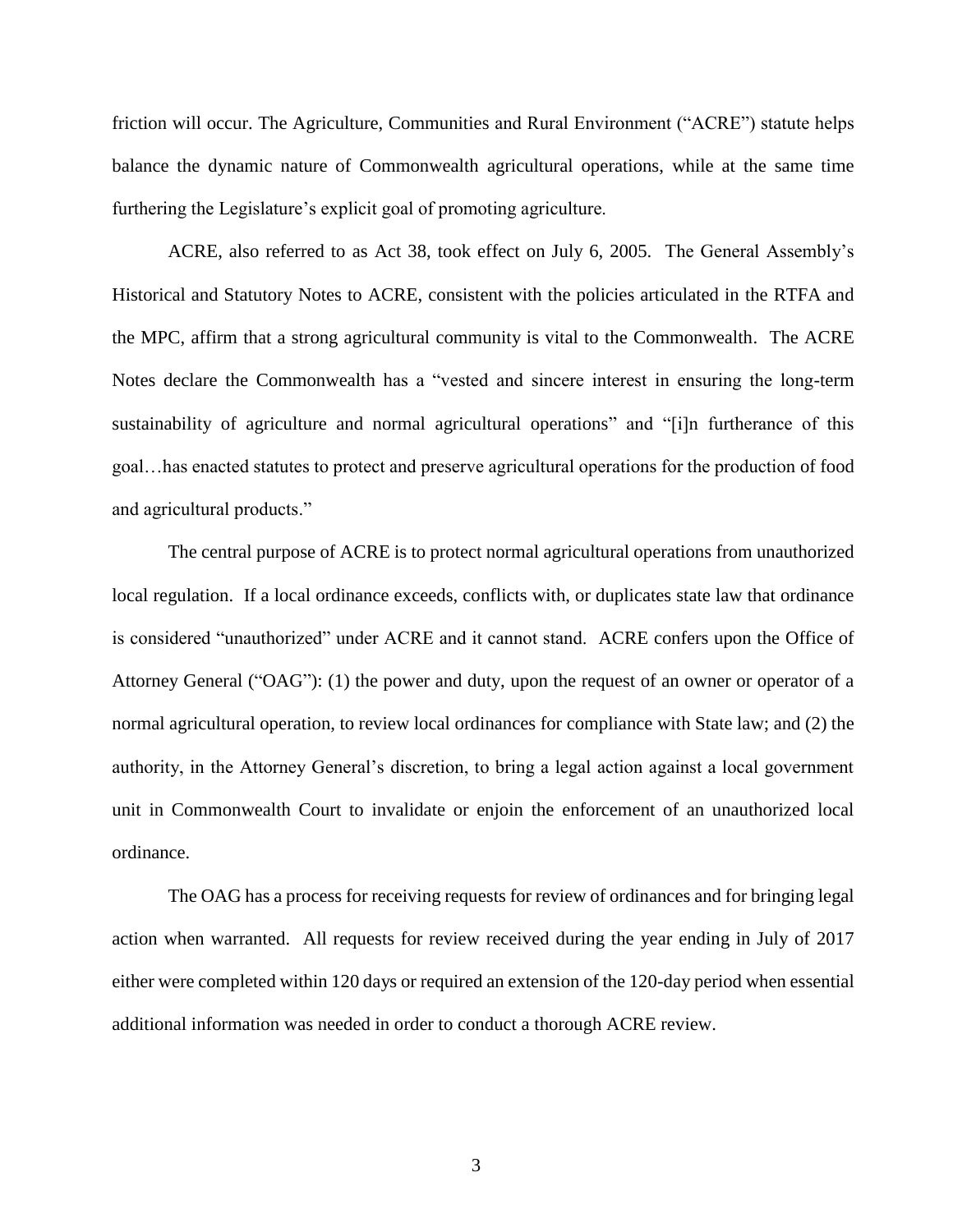When the OAG receives a request for review of an ordinance, the OAG sends the owner/operator requesting the review an acknowledgement that it was received. The municipality whose ordinance is the subject of the request for review also receives a notice of the request, indicating that the ordinance will be reviewed.

After completing its review, the OAG advises both the owner/operator and the municipality, in writing, whether it intends to bring legal action to invalidate or enjoin enforcement of the ordinance. If the OAG does not bring a legal action, the Office ensures that the farmer is aware of his options moving forward. The OAG informs the farmer that he has a private right of action under the ACRE statute if he so chooses. The OAG also directs the farmer to other government resources that may be of assistance (*e.g* the State Conservation Commission*,* Conservation Districts, Pennsylvania State University Extension).

Upon advising the municipality that it intends to bring legal action, the OAG affords municipal officers an opportunity to discuss the legal problems identified in the review and to correct such problems before the action commences. It is the OAG's intent to resolve disputes with municipalities through a cooperative and interactive process short of litigation; however, if the dispute cannot be resolved via this non-confrontational approach the OAG will file suit in the Commonwealth Court.

Since the last Annual Report, the OAG has greatly enhanced the access to and transparency of the ACRE program. The OAG has added to the first page of its public website an ACRE tab directing the user to the OAG's ACRE resource center.<sup>4</sup> The resource center has a brief description of the ACRE law, a link to an ACRE brochure, and a list of the ACRE cases that the OAG has received in calendar year 2017. The list includes redacted copies of the ACRE complaint, redacted

 $\overline{A}$ 

Go to [www.attorneygeneral.gov](http://www.attorneygeneral.gov/) to view the "Acre Reference" tab at the lower right hand side of the page.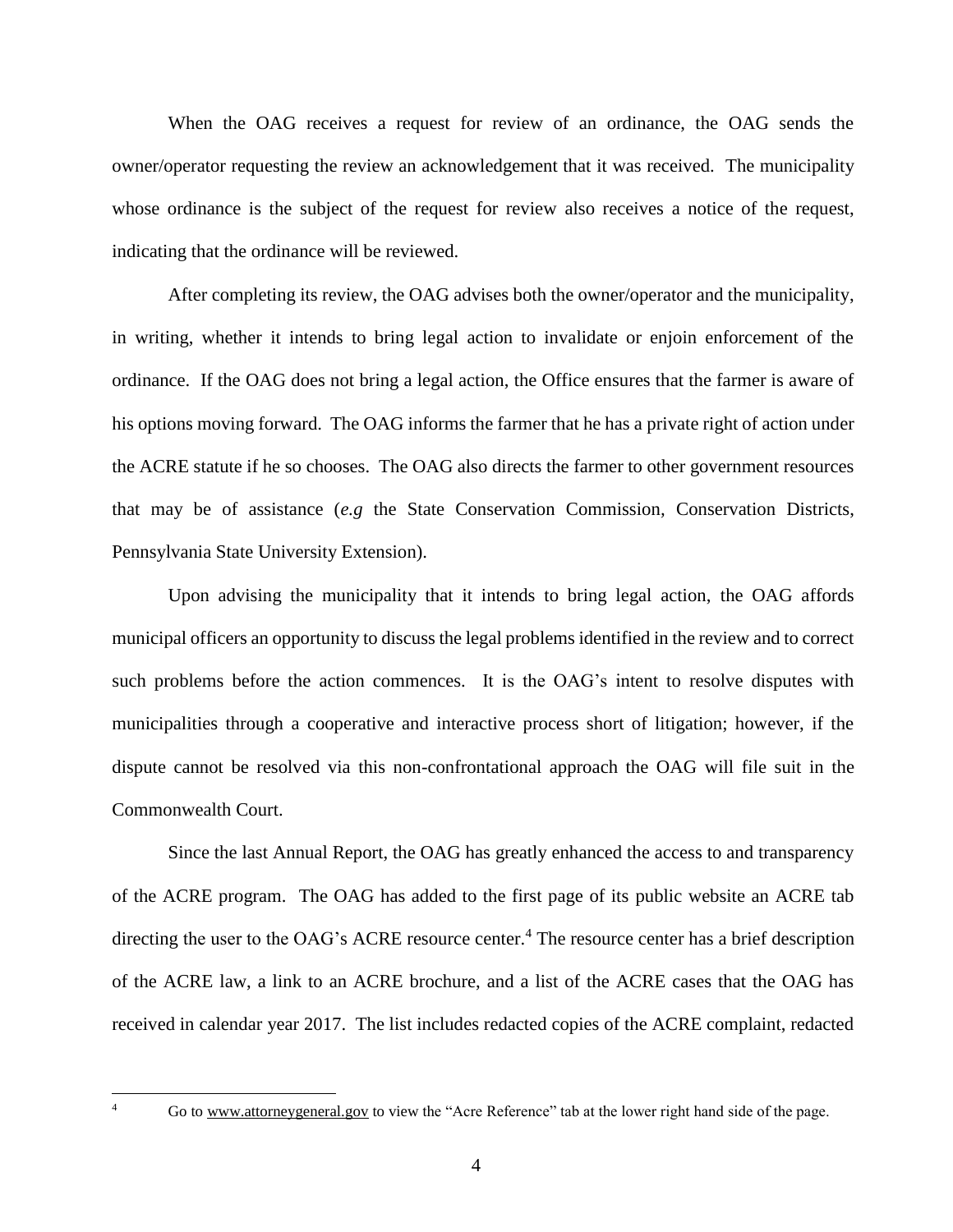copies of the municipalities' responses, copies of the ordinance(s) in question, and the status of the OAG's review. The resource center informs the user that he/she may send an ACRE complaint through the regular mail to the OAG's Office in Harrisburg at the listed address or simply use the email link to transmit the complaint to the OAG via electronic mail.

The OAG is committed to educating the public about the ACRE program. In addition to the website, the OAG has implemented a public outreach program where the OAG's ACRE attorney has been and will continue to give ACRE presentations throughout the Commonwealth to people and organizations involved in Pennsylvania agriculture.

## **I. ANNUAL DATA**

Between July 6, 2016, and July 6, 2017, the OAG:

- Received 16 requests for review of local ordinances;
- Completed review of 12 ordinances;
- Sent 8 responses to the owner/operator advising that no legal action would be filed;
- Sent 4 notices to municipalities of legal problems with ordinances;

## **II. AGGREGATE DATA**

Between July 6, 2005, and July 6, 2017, the OAG:

- Received 147 requests for review of local ordinances;
- Completed review of 125 ordinances;
- Sent 67 responses to owner/operators advising that no legal action would be filed
- Sent 58 notices to municipalities of legal problems with ordinances;
- Brought 7 legal actions against municipalities to invalidate or enjoin the enforcement of an unauthorized local ordinance;
- Resolved 48 out of the 58 reviews that were accepted due to legal problems with ordinances;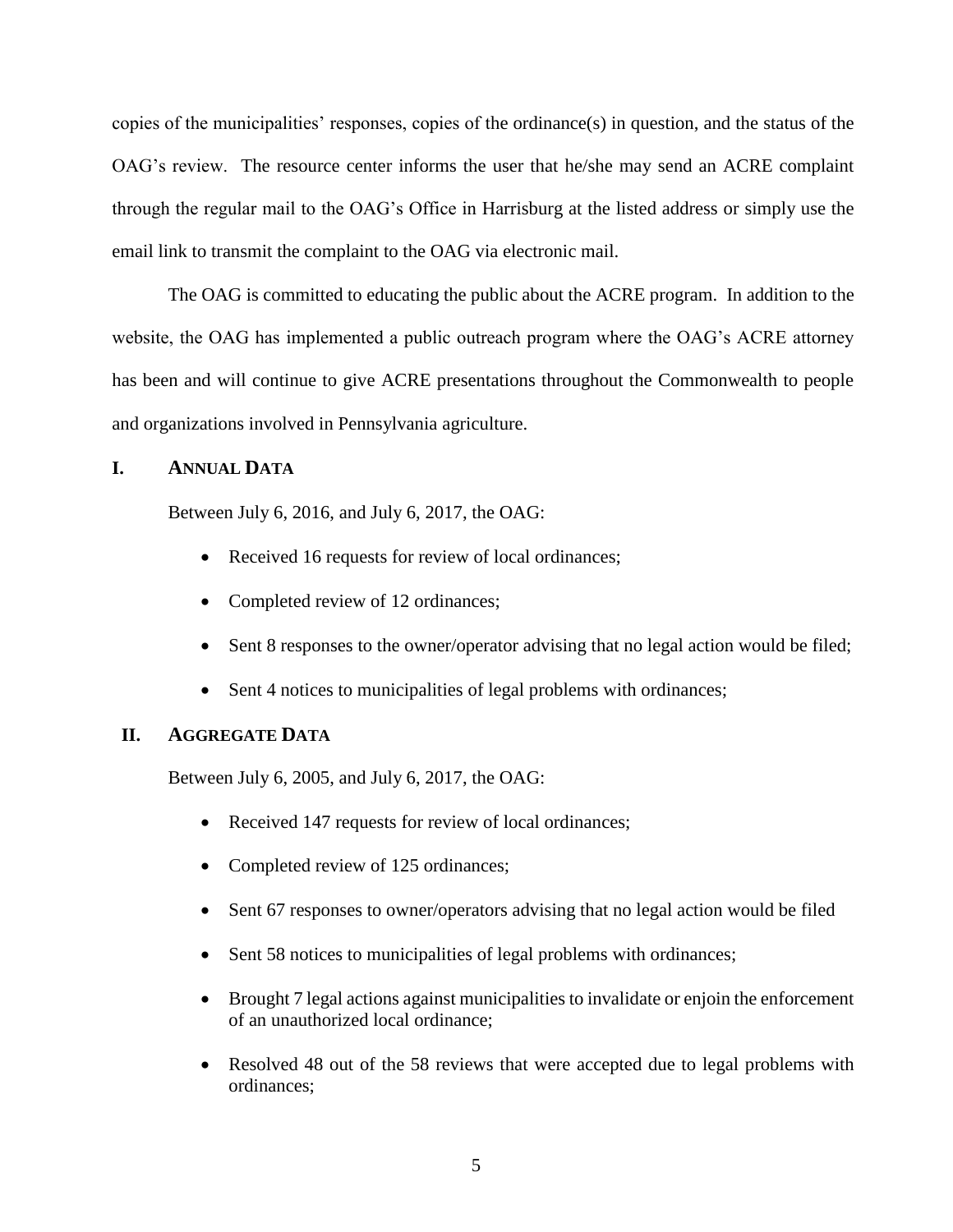- Re-opened a prior accepted review that had been resolved through ordinance amendments because the Township subsequently enacted new ordinance amendments creating legal problems.
- Received 4 requests for reconsideration from OAG's denial of a request for review.

Since 2005, the OAG has accepted 58 of the 125 cases in which the ordinance review was finalized. "Accepted" cases are those in which the OAG determines there are legal problems with the local ordinances. This represents an almost 50% acceptance rate of cases since the ACRE law passed.

Of the accepted cases, 48 or approximately 83%, have been successfully resolved/settled to the satisfaction of the Township, the owners/operators, and the OAG without resorting to litigation. In short, the ACRE program has furthered the Commonwealth's declared policy of supporting agriculture while at the same time saving the Commonwealth, local governments, and individual farmers millions of dollars by working together to avoid litigation when appropriate.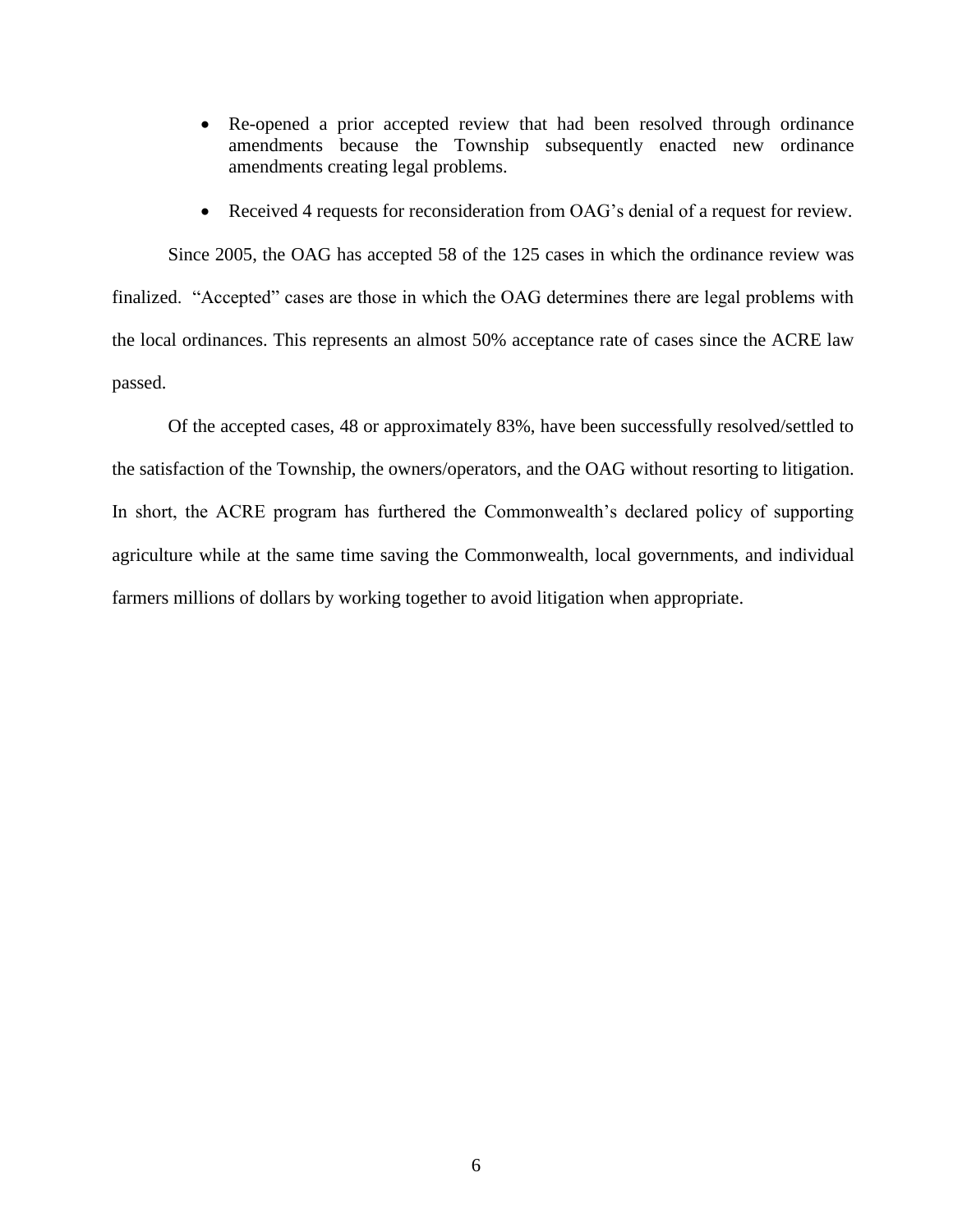#### **III. REQUESTS FOR REVIEW, NATURE OF COMPLAINTS AND ACTION TAKEN**

### **A. Status of Current Legal Actions**

#### **1. Locust Township, Columbia County**

The owner/operator requested review of Ordinance No. 4-2001, which regulates "intensive animal agriculture." The OAG accepted the case and offered the Township an opportunity to discuss and correct the ordinance. The Township declined this offer and the OAG filed a lawsuit in Commonwealth Court to invalidate and enjoin the ordinance's enforcement. The Commonwealth Court ruled against the OAG, but on appeal the Pennsylvania Supreme Court held that the Attorney General is explicitly empowered to bring action to invalidate enacted local ordinances without regard to enforcement. The case was remanded to the Commonwealth Court. The OAG filed a Motion for Summary Judgment and the Commonwealth Court issued an en banc decision granting in part and denying in part the OAG's summary judgment. The Court held that the Township cannot require smaller animal operations to comply with the Nutrient and Odor Management Act ("NOMA") because the Act makes compliance for these operations a voluntary option. The Court held the NOMA preempted setback requirements that exceeded those under the Act; the setbacks also exceeded the Township's authority under the MPC. The Court held that the requirements for a water impact study, water usage monitoring and recording were preempted by the Water Resources Planning Act. Finally, the Court held that a requirement for a site plan for a proposed operation was not preempted by the Nutrient Management Act. This case remains open and the OAG continues to litigate the undecided issues.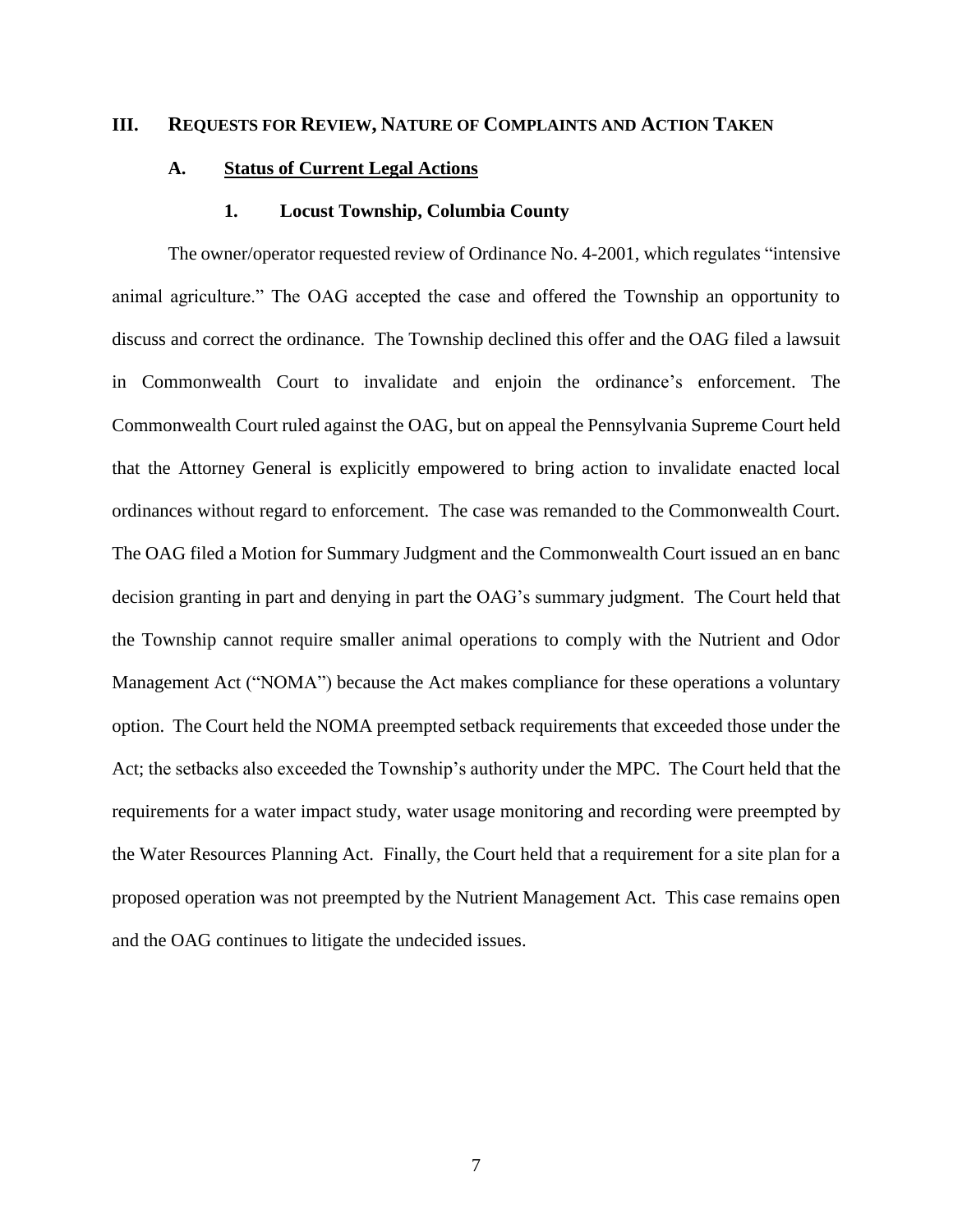## **B. Pending Legal Actions**

#### **1. Maxatawny Township, Berks County**

The owner/operator of a poultry operation requested review of the Township's ordinances regulating agricultural operations and the requirement of a conditional use approval to engage in "intensive agriculture." The OAG accepted the case and outlined for the Township the legal deficiencies in the ordinances. The Township has declined the OAG's offer to engage in negotiations; therefore, the OAG will be filing a lawsuit in the Commonwealth Court in the near future.

#### 2. **Montour Township, Columbia County**

The owner/operator requested review of ordinances requiring a special exception for a proposed swine operation which is neither a Concentrated Animal Operation (CAO) nor a Concentrated Animal Feeding Operation (CAFO) located in an agricultural zoning district and on a property included in the Township's Agricultural Security Area. The owner/operator also requested review of the Township's imposition of conditions for the special exception, including well testing at the owner's expense, annual reports to prove the Animal Equivalent Units (AEUs) on the operation remain below 2 AEUs, and setback and odor control requirements. The OAG accepted the case. The Township proposed amendments which are deficient and if negotiations prove fruitless suit will be filed.

## **C. Complete Legal Actions**

#### **1. Lower Oxford Township, Chester County**

The owner/operator requested review of Ordinance No. 2004-1, which regulates composting activities. The owner/operator complained that the ordinance unlawfully restricts mushroom compost preparation. The OAG accepted the case and offered the Township an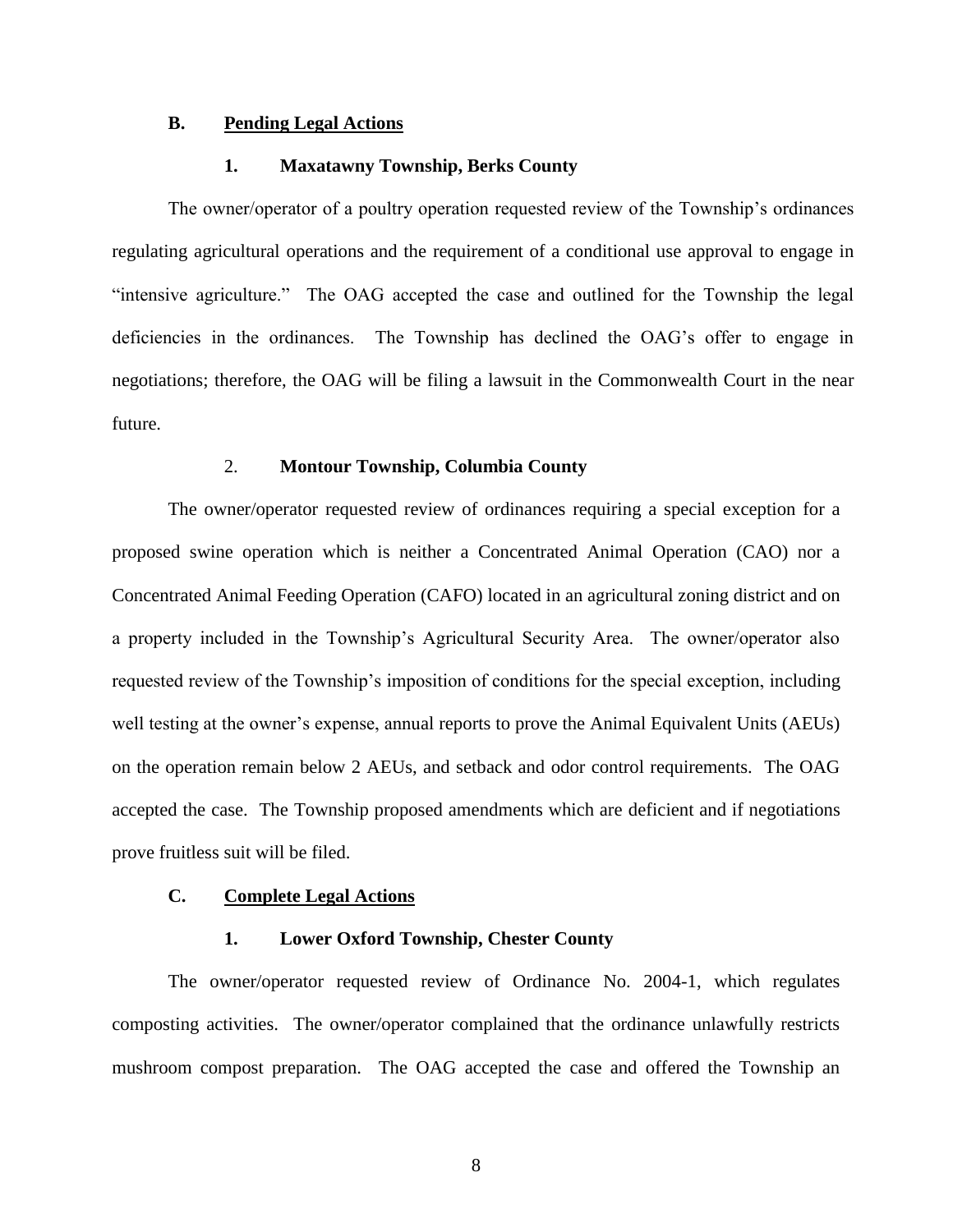opportunity to discuss and correct the ordinance. The Township declined this offer and the OAG filed a lawsuit in Commonwealth Court to invalidate and enjoin the enforcement of the ordinance just as it had in the Locust Township case. The Commonwealth Court once again ruled against the OAG and the Office appealed that decision to the Pennsylvania Supreme Court. The Supreme Court issued a per curiam order affirming the Commonwealth Court's ruling, and the OAG filed a Petition for Reargument, which the Court ordered held pending the outcome of *Locust Township*. The Supreme Court granted the petition and vacated its per curiam order based on its reversal of the Commonwealth Court's decision in *Locust Township*. Following negotiations, Lower Oxford Township enacted ordinance amendments to resolve the legal problems with the ordinance and the OAG withdrew the lawsuit.

## **2. Heidelberg Township, North Heidelberg Township, Robesonia Borough, Womelsdorf Borough, Berks County**

The owner/operator requested review of the Joint Municipal Ordinance, which regulates "intensive raising of livestock or poultry" in four municipalities. The OAG accepted the case and offered the Townships an opportunity to discuss and correct the ordinance. The Townships declined this offer and the OAG filed a lawsuit in Commonwealth Court to invalidate and enjoin the ordinance's enforcement. The same litigation that occurred in the Locust and Lower Oxford Townships cases occurred here: the Commonwealth Court ruled against the OAG, the OAG appealed, and the Supreme Court ultimately ruled consistent with its *Locust Township* opinion.

Following negotiations, the four municipalities enacted joint ordinance amendments to resolve the legal problems with the ordinance and the OAG withdrew the lawsuit in September 2016.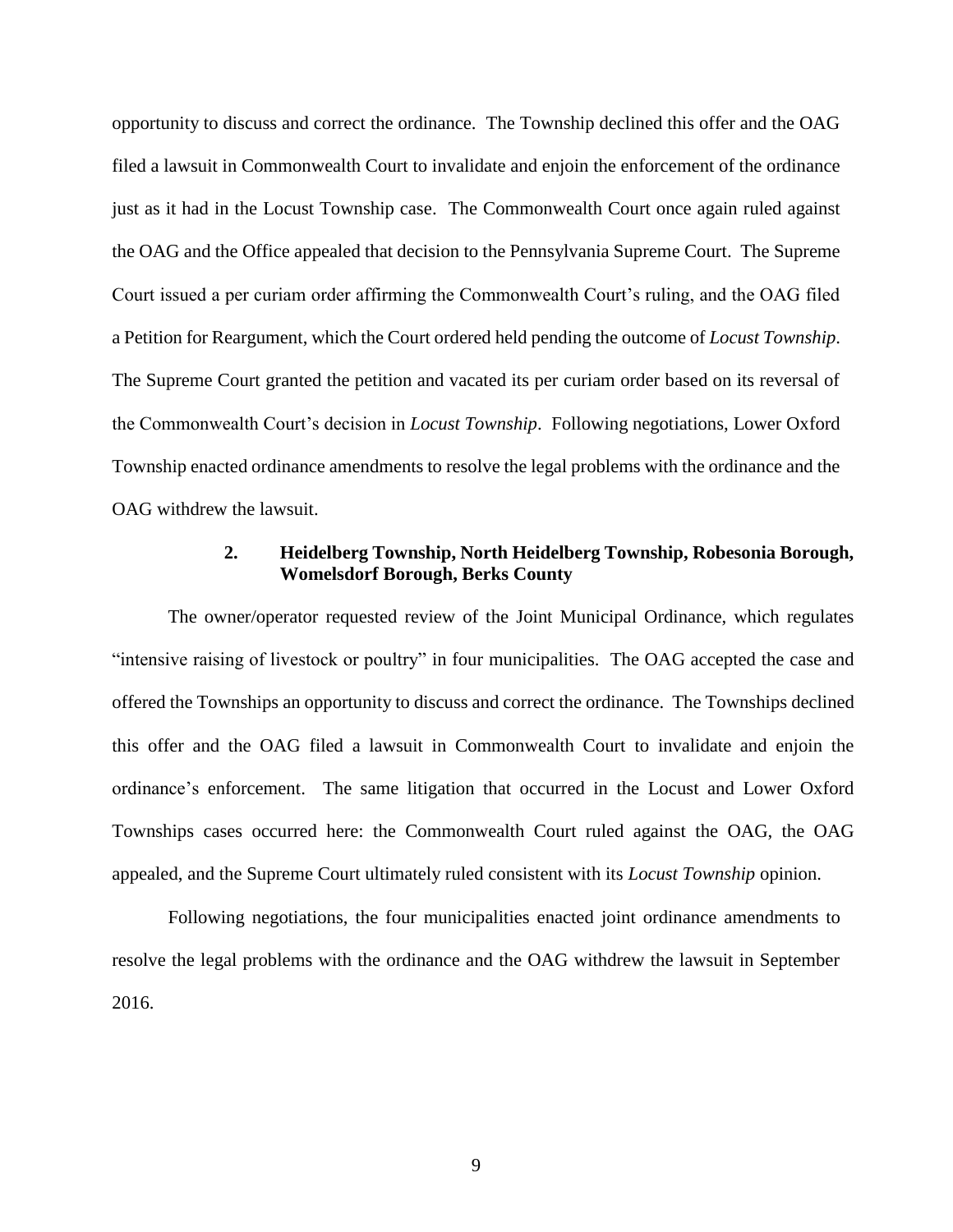## **3. Richmond Township, Berks County**

The owner/operator requested review of Ordinance No. 81-2000, which regulates "intensive agricultural activity." The OAG accepted the case and offered the Townships an opportunity to discuss and correct the problems with the ordinance. The Townships declined this offer and the OAG filed a lawsuit in Commonwealth Court. The Court denied the Township's Motion for Judgment on the Pleadings but did grant in its entirety the OAG's Motion for Summary Judgment. Following the Commonwealth Court's grant of summary judgment, the OAG negotiated with Richmond Township on amendments to the ordinance to resolve the legal problems. The OAG approved Richmond Township's proposed ordinance amendments and Richmond Township enacted those amendments.

### **4. East Brunswick Township, Schuylkill County**

The owner/operator requested review of Ordinance No. 1 of 2006, which generally regulated land application of biosolids and specifically prohibited land application of biosolids by corporations. The OAG accepted the case and offered the Township an opportunity to discuss and correct the problems with the ordinance. The Township declined this offer and the OAG filed a lawsuit in Commonwealth Court. The parties filed various cross motions.

During the pendency of the litigation, the OAG negotiated with the Township on amendments to the Ordinance to resolve the legal problems. The Township enacted the amendments and the OAG withdrew the lawsuit. These amendments are being utilized throughout the Commonwealth as a model biosolids ordinance.

## **5. Peach Bottom Township, York County**

The owner/operator requested review of an existing ordinance regulating CAOs and CAFOs, a proposed amendment to the existing CAO/CAFO ordinance, and an ordinance regulating below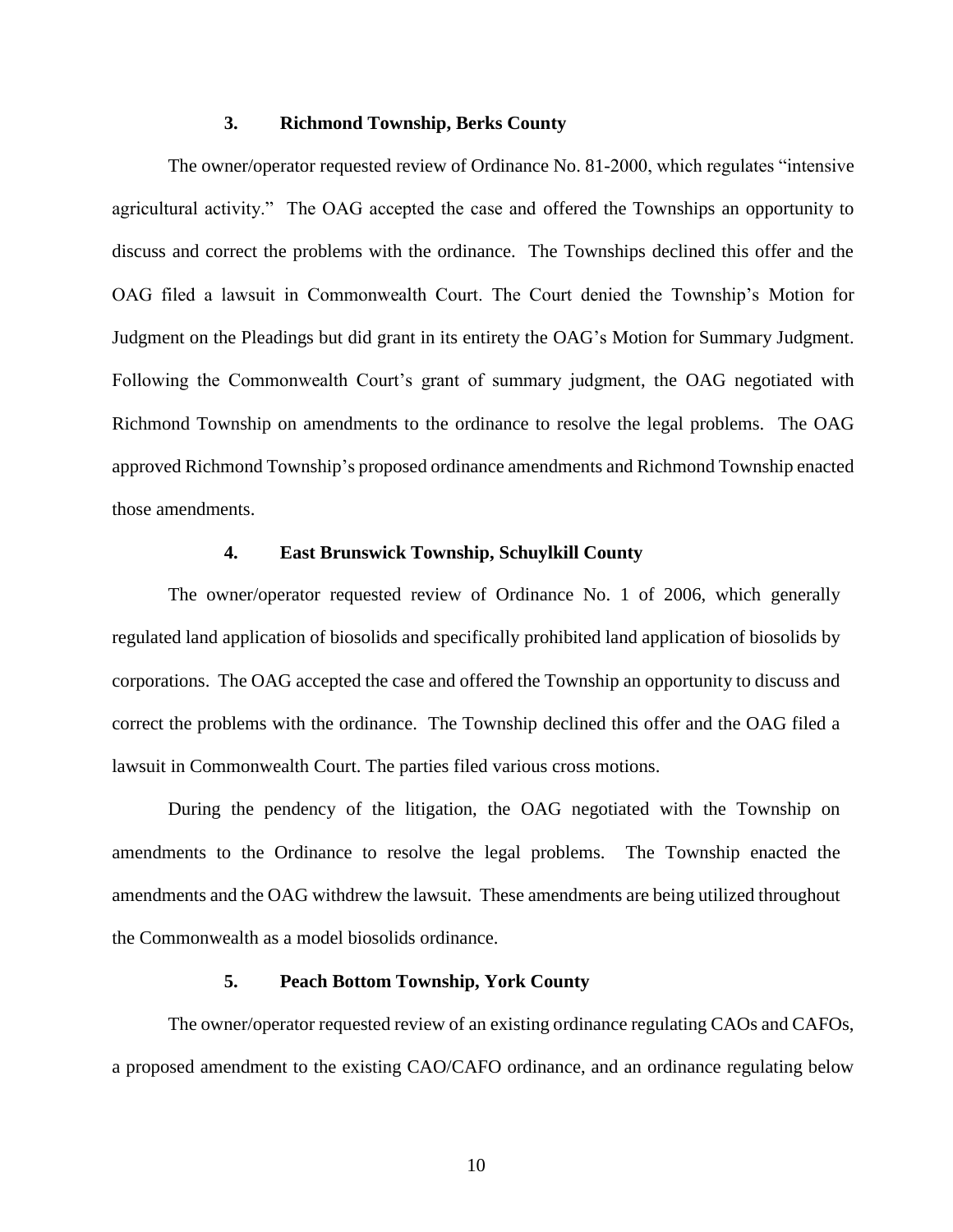ground manure storage facilities. The OAG accepted the case and offered the Township an opportunity to discuss and correct the problems with the ordinance. The Township declined this offer and the OAG filed a lawsuit in Commonwealth Court.

During the pendency of the litigation, several years of extensive negotiations resulted in Peach Bottom Township enacting amendments to bring the ordinance in compliance with state law. The OAG withdrew the lawsuit.

### **6. Packer Township, Carbon County**

The owner/operator requested review of the Packer Township Local Control, Sewage Sludge and Chemical Trespass Ordinance, which generally regulated biosolid land application and specifically prohibited biosolid land application by corporations. The OAG accepted the case and offered the Township an opportunity to discuss and correct the problems with the ordinance. The Townships declined this offer and the OAG filed a lawsuit in Commonwealth Court.

The Court denied both parties' pretrial motions and scheduled a trial date. Prior to trial, Packer Township repealed the ordinance. The Court held that the lawsuit was moot and dismissed the case for want of jurisdiction.

## **D. Matters Unresolved as of 2017 Report**

The following is a list of cases included in the 2016 report that remain unresolved:

## **1. Fayette County**

The owner/operator requested review of the application of a County sign ordinance to require the removal of truck trailers used for hay storage from the farm property. Upon request, the owner/operator and County submitted additional information to the OAG and the ordinance review is coming to a conclusion.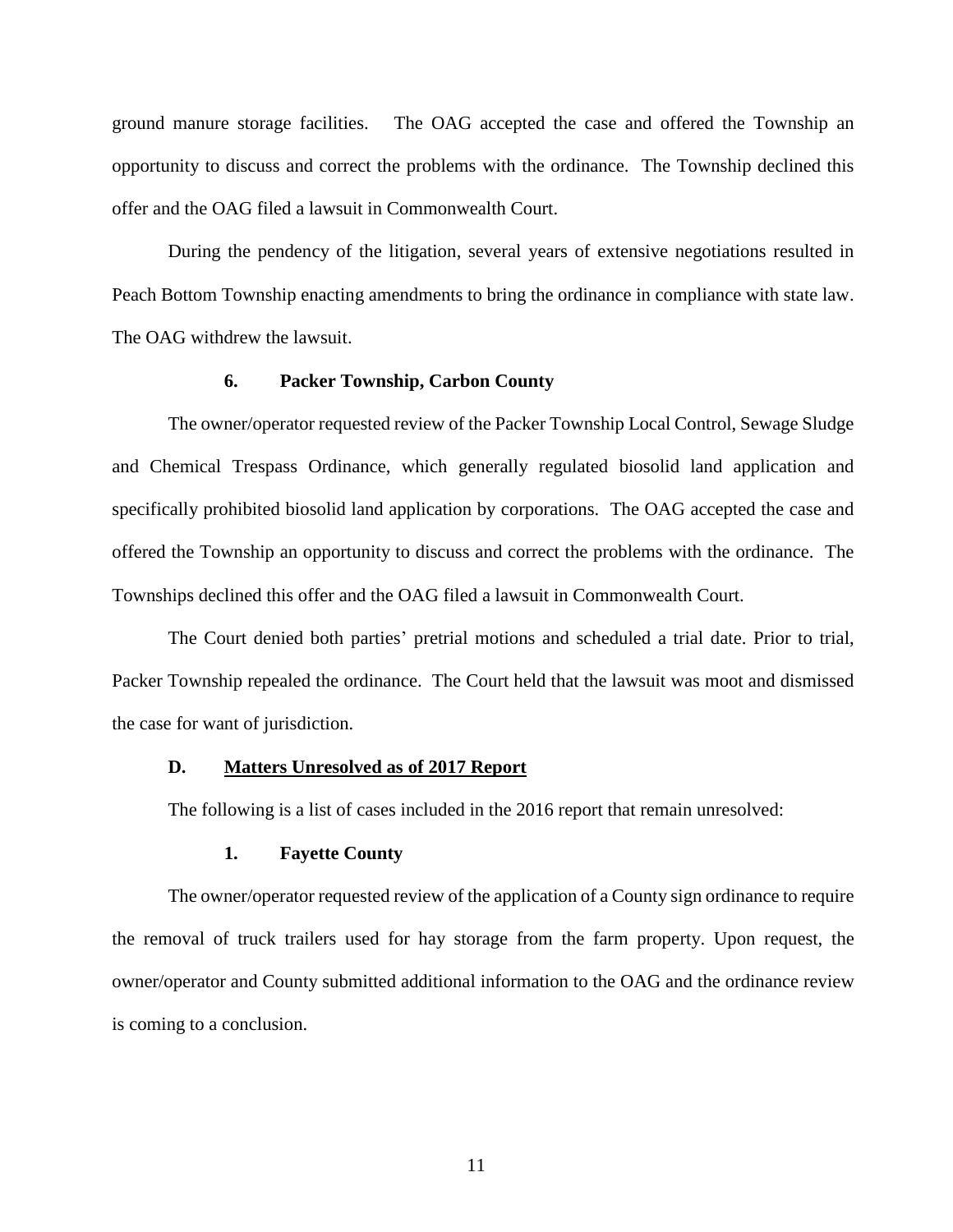## **2. Heidelberg Township, Lebanon County**

OAG received requests from two separate owners/operators requesting review of the Township ordinance provisions regulating CAOs. The OAG notified the Township of legal problems with the ordinance and offered the Township an opportunity to discuss and correct them. The Township is working with the OAG to resolve this matter. Heidelberg has sent the OAG an extensive packet of proposed amendments to its ordinances and the OAG is in the process of reviewing the new information.

### **3. Buffalo Township, Union County**

The owner/operator requested review of Buffalo Township's interpretation of the ordinance definition for "Agricultural Operation" which excludes the practice of processing biosolids through the addition of lime to produce agricultural lime for application to farm fields. The OAG's East Brunswick case mentioned above and the model biosolids ordinance generated during that case is the primary resource in biosolid cases. The ordinance review is pending.

## **4. Wayne Township, Schuylkill County**

The owner/operator requested review of Wayne Township's zoning ordinance provisions regulating "intensive agriculture." The OAG notified the Township of legal problems with the zoning ordinance provisions and offered the Township an opportunity to discuss and correct them. The OAG and Township are in negotiations seeking to resolve the matter without resorting to litigation.

## **5. East Nantmeal Township, Chester County**

The owner/operator requested review of East Nantmeal Township's zoning ordinance provisions for forestry activities. The OAG notified the Township of legal problems with the zoning ordinance and offered the Township an opportunity to discuss and correct them. The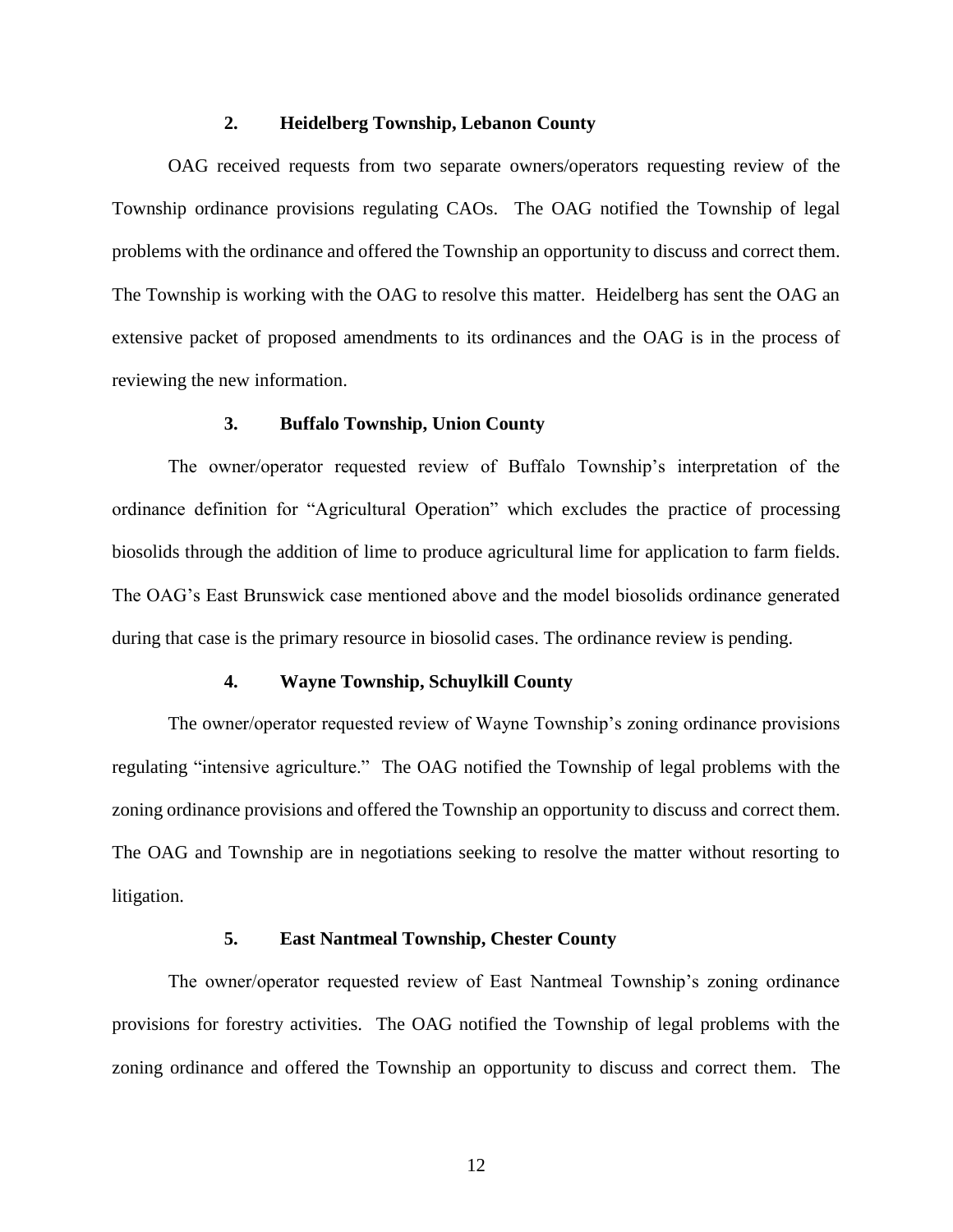Township has drafted various ordinance amendments and the parties are in negotiations seeking to resolve the matter without resorting to litigation. The process is moving in a positive direction and the OAG hopes that this case will be resolved shortly. Since the 2016 Report, the OAG has received several timber harvesting cases. The OAG intends to use the East Nantmeal case as a template in which to analyze other timber harvesting cases.

### **6. Salem Township, Luzerne County**

OAG received requests from two separate owners/operators requesting review of Township ordinance provisions regulating CAFOs. The OAG notified the Township of legal problems with the zoning ordinance and offered the Township an opportunity to discuss and correct them. The OAG approved the Township's proposed amendments and is awaiting enactment of those amendments. Negotiations continue on Conservation District and CAO issues.

#### **7. Newlin Township, Chester County**

A large group of individual owners/operators of horse farming operations requested review of Newlin Township's zoning ordinance provisions regulating equine operations, including mandatory horse stocking rates and special exception requirements. The OAG notified the Township of legal problems with the zoning ordinance and offered the Township an opportunity to discuss and correct them. After extensive negotiations, the Township has passed and enacted new ordinances. The OAG is awaiting proof from the Township that the ordinances have, indeed, been enacted. The Office also is in the process of doing a final check to ensure that no outstanding issues remain.

#### **8. Union Township, Adams County**

The owner/operator of an alpaca farming operation requested review of Union Township's zoning ordinance provisions regulating direct commercial sales of agricultural commodities. The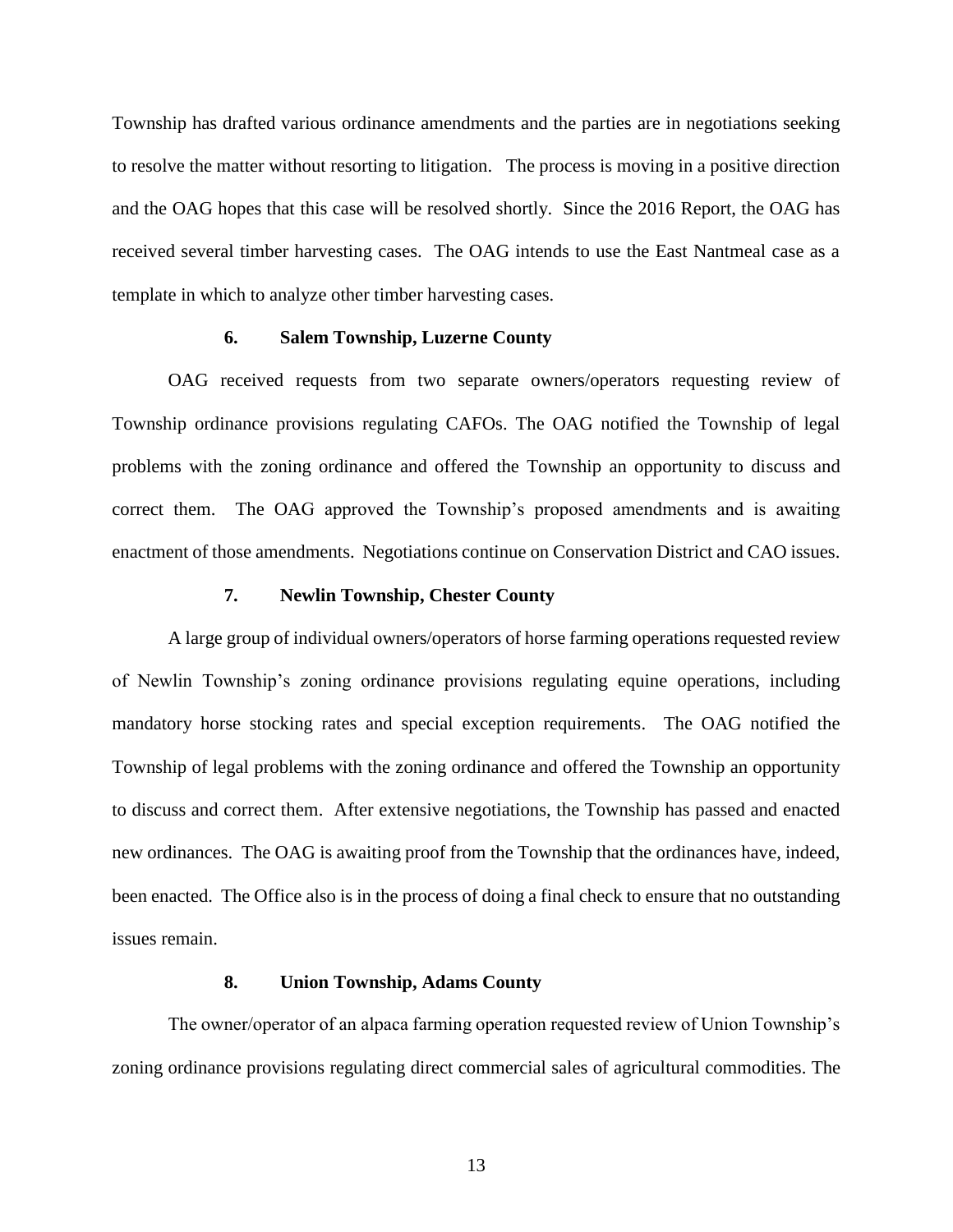OAG notified the Township of legal problems with the ordinance provisions and offered the Township an opportunity to discuss and correct them. The OAG and Township are in negotiations seeking to resolve this matter without resorting to litigation.

#### **9. Woodward Township, Clinton County**

The owner/operator of a crop and animal production operation requested review of Woodward Township's zoning ordinance provisions regulating animal agriculture and prohibiting commercial animal agriculture in a zoning district that allowed other forms of agricultural operations. The owner/operator also complained about impermissible set-back requirements. The OAG notified the Township of legal problems with the ordinance provisions. The Township agreed to accept the OAG's amendments and is now in the process of enacting those amendments. Once the OAG receives proof of enactment, the case will be closed. The farmer has proceeded with his swine operation.

### **10. Hamilton Township, Adams County**

The owner/operator of a crop and animal production operation requested review of Hamilton Township's zoning ordinance provisions regulating animal production operations and requiring a special exception. The owner/operator also requested review of the Township's ordinance requirements for greenhouses and agricultural road side stands. The ordinance review is pending.

#### **11. Hereford Township, Berks County**

The owner/operator of an animal agricultural operation requested review of Hereford Township's zoning ordinance provisions regarding fencing for agricultural operations. The ordinance review is pending.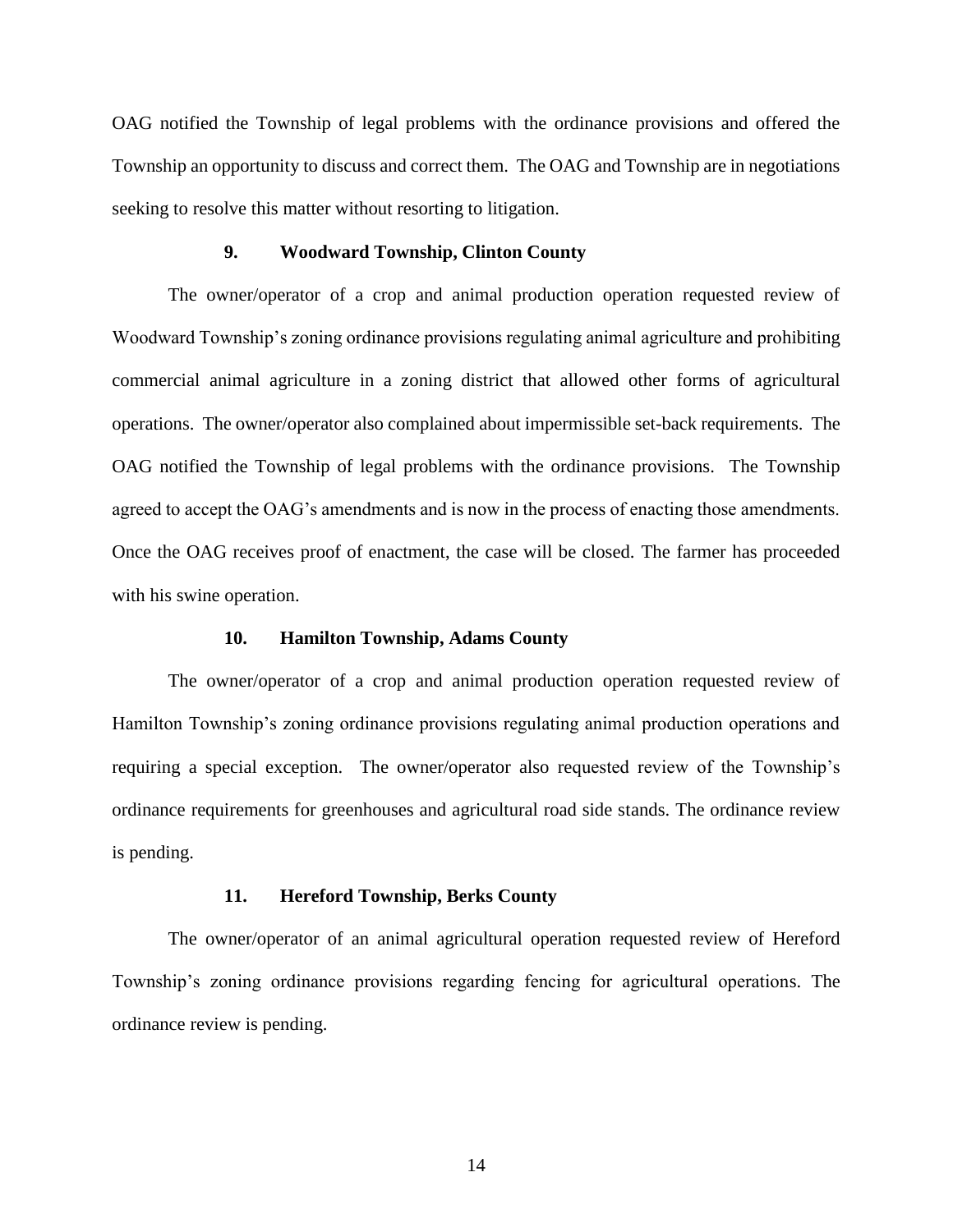## **12. Upper Saucon Township, Lehigh County**

The owner/operator of an animal agricultural operation requested review of Upper Saucon Township's denial of a permit to build a barn to house animals on the operation. The ordinance review is pending.

## **13. Codorus Township, York County**

The owner/operator of a CAFO requested review of Codorus Township's zoning, land development, and health ordinance provisions regulating CAFO's. The ordinance review is pending.

### **14. Ferguson Township, Centre County**

The owner/operator of an equine operation requested review of Ferguson Township's zoning ordinance provision prohibiting livestock on parcels less than 50 acres and requiring conditional use approval for riding stables. The OAG accepted the case and outlined for the Township the legal deficiencies in the ordinances. The Township has responded that it wants to work with the OAG to resolve the case. Negotiations continue.

## **15. Longswamp Township, Berks County**

The owner/operator of a crop farming operation requested review of Longswamp Township's application of its subdivision, land development and well drilling ordinances to the owner/operator's installation of a crop irrigation system. The ordinance review is pending.

## **E. Matters Settled/Resolved Since 2016 Report**

#### **1. West Fallowfield Township, Chester County**

The owner/operator requested review of the Township ordinance provisions for signs at roadside stands and restrictions on the keeping of livestock. The OAG notified the owner/operator and the Township that it would not file a lawsuit. The owner/operator requested reconsideration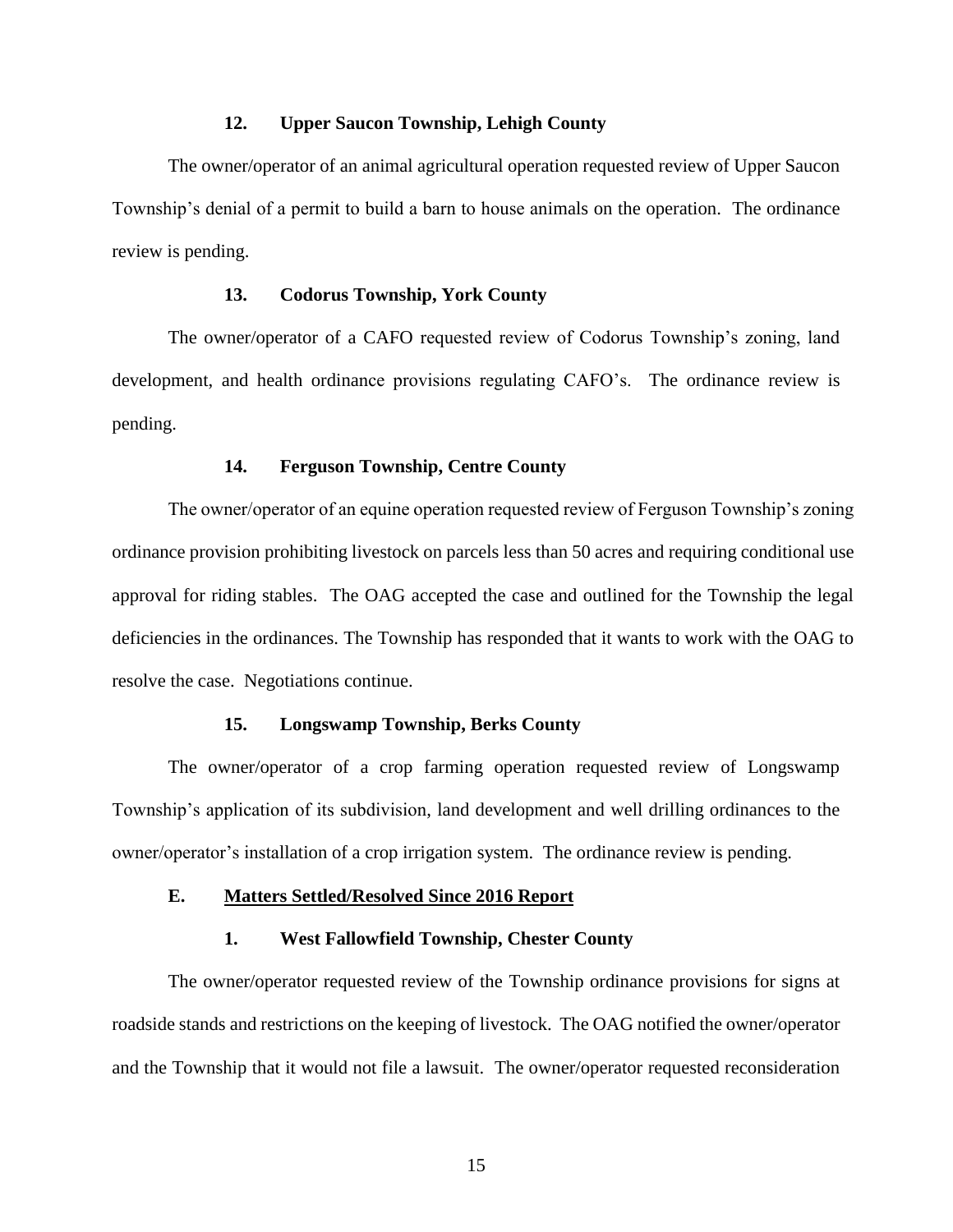of the OAG's decision and submitted additional information to prove that he is engaged in a normal agricultural operation on the property. After considering the additional information, the OAG notified the Township of the legal problems with its application of residential ordinance provisions to preclude the owner/operator's keeping of livestock on a normal agricultural operation and offered the Township an opportunity to discuss and correct those problems. This action was resolved with the Township without resorting to litigation.

## **2. Limestone Township, Lycoming County**

The owners/operators of two separate agricultural operations requested review of Limestone Township's zoning ordinance requirements for "intensive agricultural use." The owners/operators complained that the ordinance requirements prohibited or limited their normal agricultural operations, including the ability to construct manure storage facilities. The OAG notified the Township of legal problems with the ordinance provisions. During negotiations, the OAG and Township agreed to allow the owners/operators to proceed with construction of manure storage facilities in accordance with State standards during the pendency of the negotiations with the OAG. The County now handles zoning issues and the OAG reviewed the proposed County ordinances and approved of them.

#### **3. Mount Joy Township, Adams County**

The owner/operator requested review of Mount Joy Township's zoning ordinance provisions prohibiting the slaughtering and sale of poultry products produced from the poultry raised on their agricultural operation. The OAG notified the Township of legal problems with the zoning ordinance and offered the Township an opportunity to discuss and correct them. The Township enacted amendments that resolved the legal problems with the ordinance. The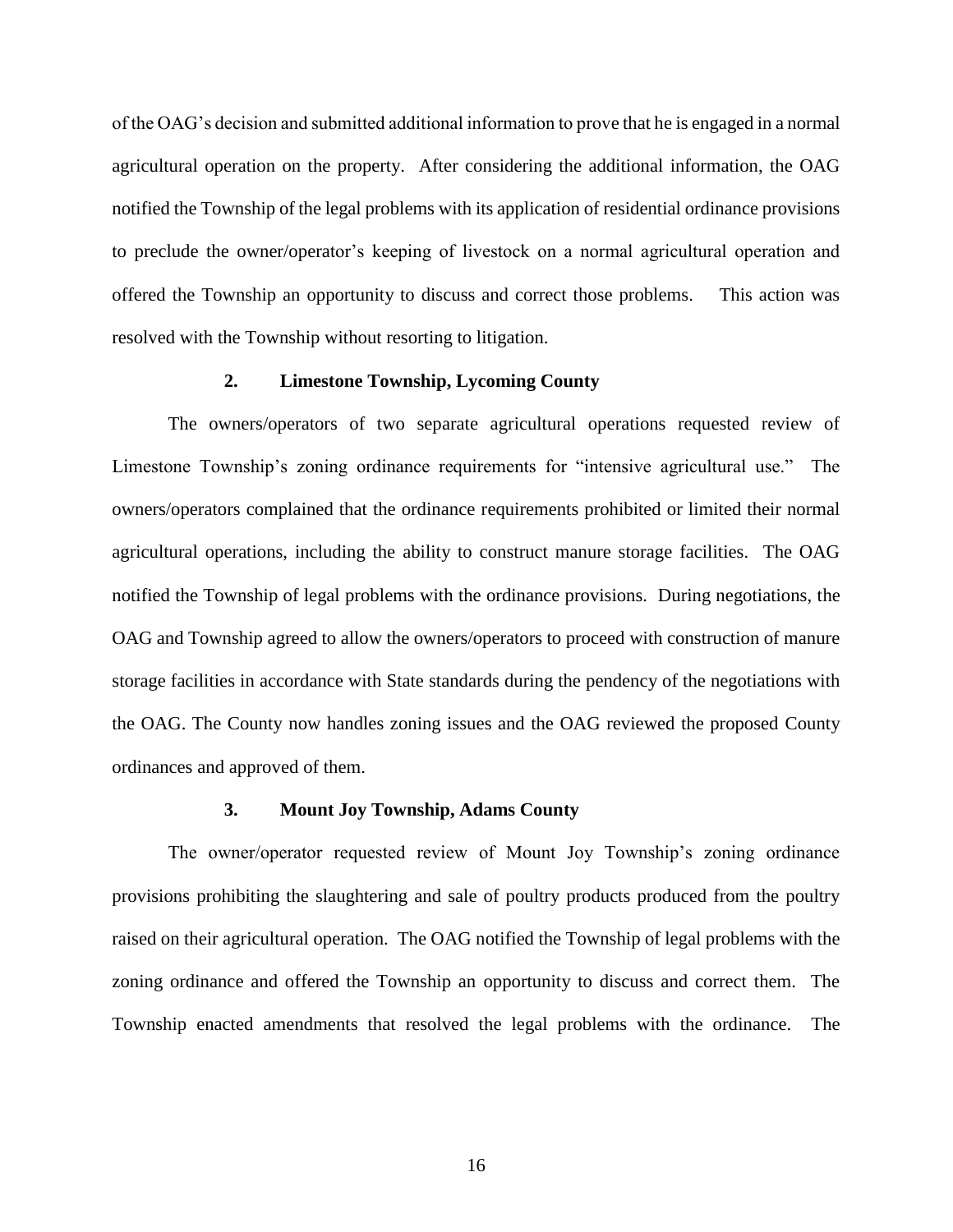Township also permitted the owner/operator to engage in the slaughtering and sale of poultry products while the parties negotiated the resolution to the OAG's action.

#### **4. Salem Township, Luzerne County**

The owner/operator requested review of Salem Township's zoning ordinance provisions for forestry activities. The OAG notified the Township of legal problems with sections of the ordinance requiring a conditional use for forestry activities and imposing unreasonable restrictions on forestry activities and offered the Township an opportunity to discuss and correct them. The Township enacted legally sufficient ordinances without having to resort to litigation.

#### **5. Highland Township, Chester County**

The owner/operator of a proposed turkey production operation requested review of Highland Township's zoning ordinance provisions regulating animal production operations and requiring a conditional use for intensive agricultural operations. The owner/operator also requested review of the Township's water supply ordinance provisions. The OAG notified the Township of legal problems with the ordinance provisions and offered the Township an opportunity to discuss and correct them. The OAG approved amendments that resolved the legal problems and the Township enacted those amendments. The Township also repealed the water supply ordinance. The Township suspended enforcement of the ordinance provisions pending the negotiations and permitted the owner/operator to proceed with constructing the turkey barn.

### **6. Cumberland Township, Adams County**

The owner/operator requested review of Cumberland Township's ordinance provision that precludes CAOs in a zoning district that permits agricultural uses. The OAG notified the Township of legal problems with the zoning ordinance provision and offered the Township an opportunity to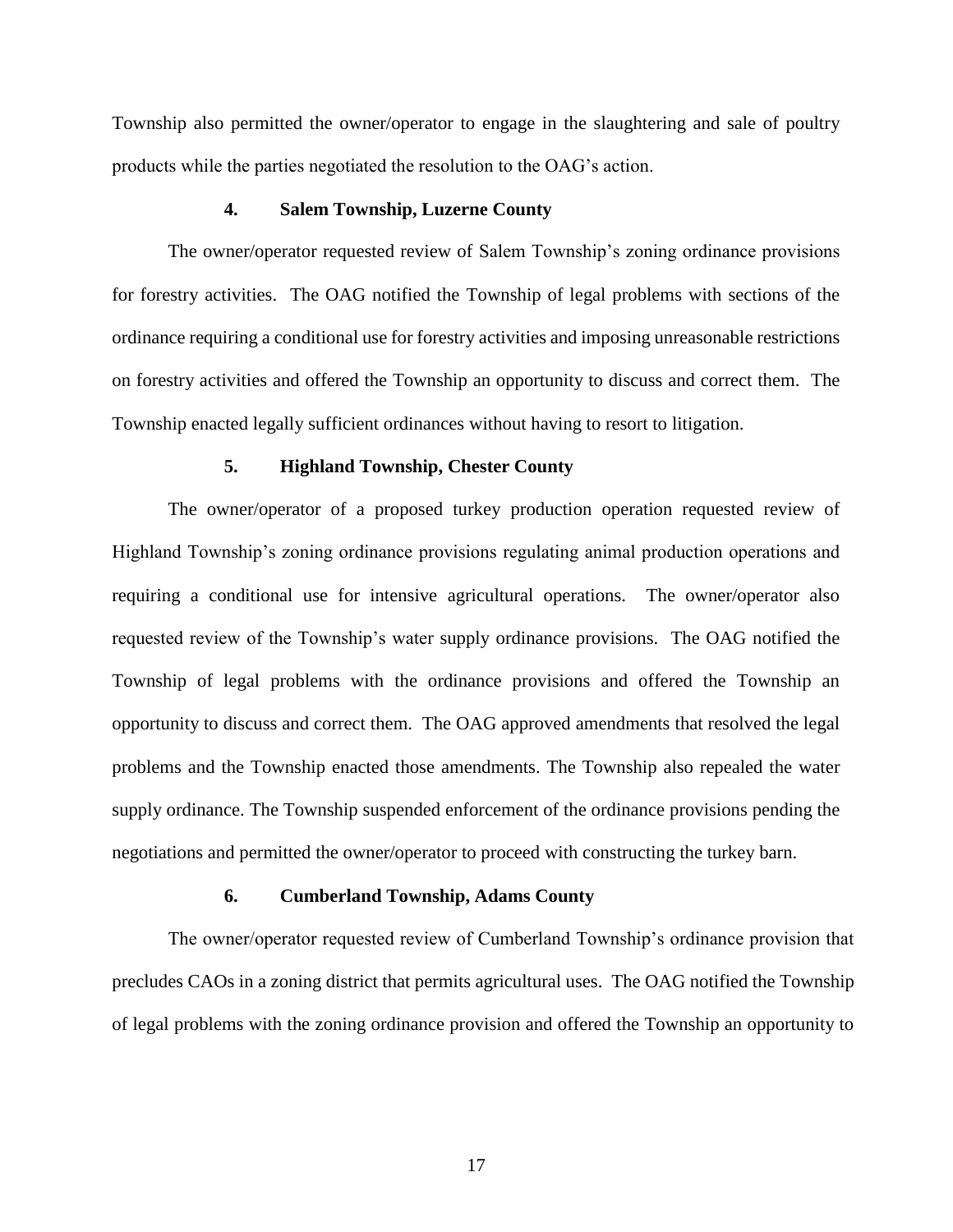discuss and correct it. Negotiations were successful, the ordinances were changed and enacted, and the case closed.

## **7. Gratz Borough, Dauphin County**

The owner/operator requested review of Gratz Borough's zoning ordinance provisions requiring a special exception for "intensive agriculture" and a minimum of 30 acres for both agriculture and intensive agriculture, which prevented him from building poultry houses. The OAG notified the Borough of legal problems with the zoning ordinance provisions and offered the Borough an opportunity to discuss and correct them. Discussion between the Township and the OAG were successful. The legally sufficient ordinances were enacted and the case closed.

## **8. Municipality of Monroeville, Allegheny County**

The owner/operator requested review of Municipality of Monroeville's zoning ordinance provisions for timber harvesting activities, including requiring conditional use approval and precluding harvesting on landslide prone soils. The OAG notified the Township of legal problems with the zoning ordinance and offered the Township an opportunity to discuss and correct them. Following negotiations, the OAG approved amendments that resolved the legal problems and the Township enacted those amendments.

#### 9. **Latimore Township, Adams County**

The owner/operator of a plant nursery operation requested review of Latimore Township's zoning ordinance provisions limiting the sale of horticultural commodities (hostas) to only those grown on the property. The OAG accepted the case and informed the Township that while its ordinances did not violate state law the manner in which the Township applied those ordinances to this particular owner/operator did. After receiving the OAG's acceptance letter, the Township agreed to permit the nursery owner to produce hostas on her property and issued a new zoning permit.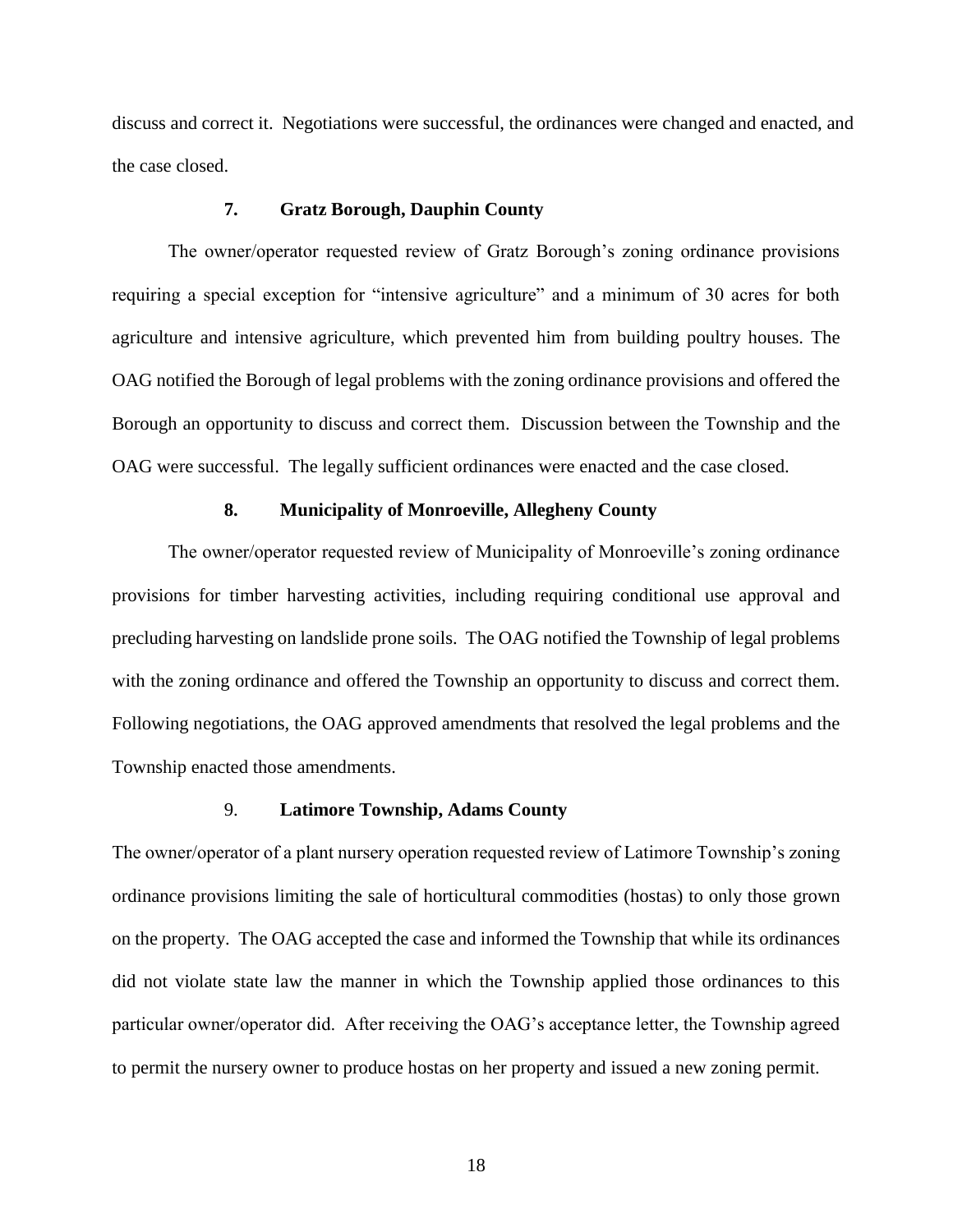## **F. Unresolved Matters Received Between July 6, 2016 and July 6, 2017**

The following is a list of cases that were received during the term of this report that remain unresolved:

## **1. East Brandywine Township, Chester County**

The owner/operator challenges the Township's ordinances as they apply to selling lumber harvested from her property, including the removal of tops/slash that remains after harvesting. The ordinance review is pending.

## **2. Hamilton Township, Adams County**

The owner/operator filed an ACRE complaint concerning ordinances as they pertain to water management and the grading of his property. The ordinance review is pending.

### **3. Westtown Township, Chester County**

A landowner complains that the Township is not permitting her to have roosters on her property. The ordinance review is pending.

## **4. Walker Township, Schuylkill County**

The owner/operator sought to expand egg laying operations. He challenges the Township's restrictions on what it defines as "intensive agriculture." The ordinance review is pending.

## **5. Lower Milford Township, Lehigh County**

The owner/operator believes that the Township is placing overly restrictive and illegal requirements on his harvesting of timber. The ordinance review is pending.

## **6. Lower Saucon, Northampton County**

Another ACRE complaint dealing with ordinances as they apply to timber harvesting. The ordinance review is pending.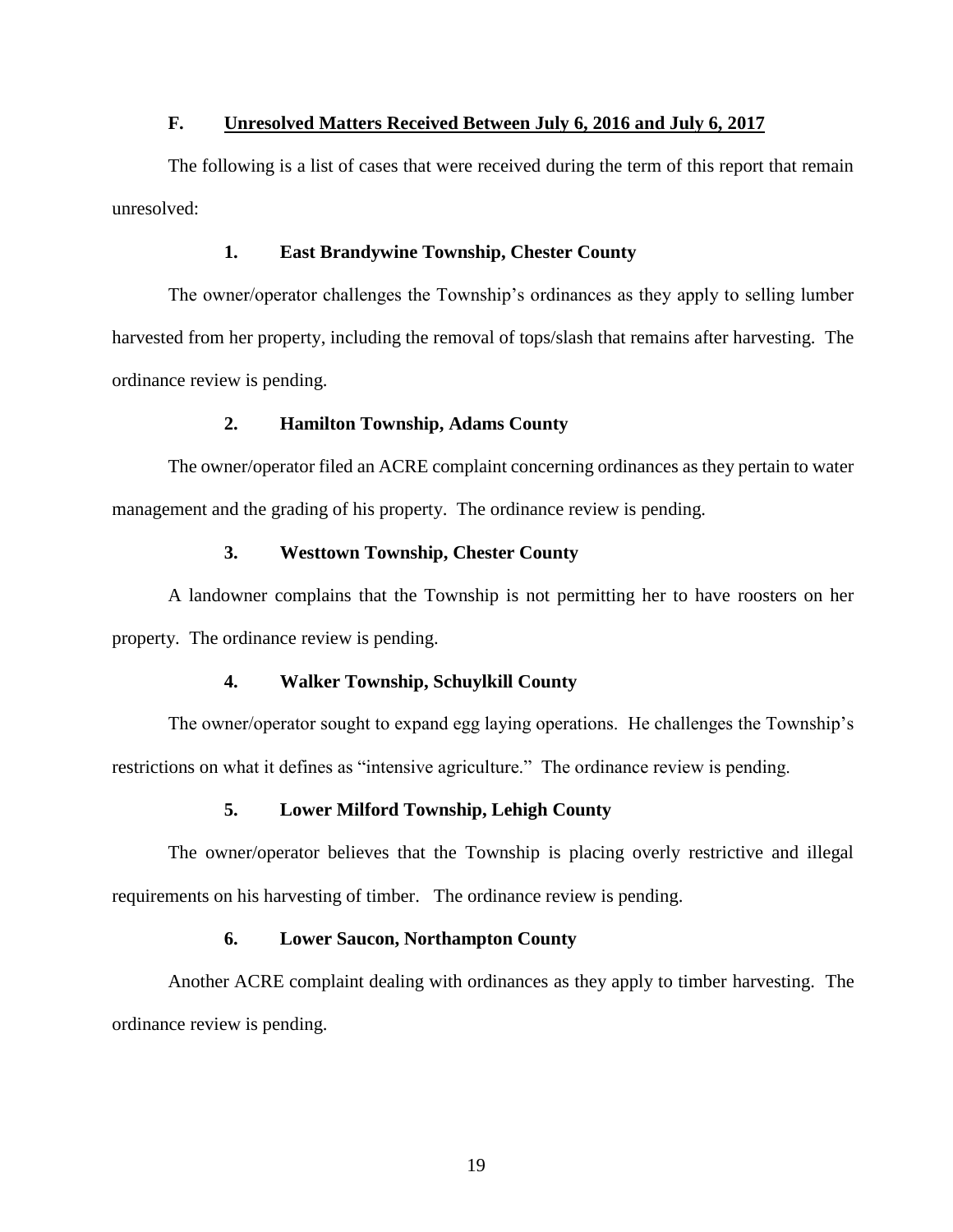## **7. North Coventry Township, Chester County**

This case involves ordinances as they apply to timber harvesting and various restrictions on the use of roads that connect the harvest site to main roads. The ordinance review is pending.

## **8. Pennsbury Township, Chester County**

ACRE complainant challenges ordinances concerning Natural Resource Protection Standards and Stormwater Management regulations as they pertain to timber harvesting. The ordinance review is pending.

## **9. Little Britain Township, Lancaster County**

Owner/operator filed an ACRE complaint questioning the Township's stocking rates and types of animals permitted on the land. The ordinance review is pending.

## **G. Active Re-Opened Matters and Reconsideration Requests**

### **1. Lehigh Township, Northampton County**

The OAG accepted a request for review of an ordinance that regulated "commercial livestock operations." Lehigh Township enacted amendments that resolved the legal problems with the ordinance; however, the OAG was notified that Lehigh Township enacted new ordinances to regulate Concentrated Animal Feeding Operations. The OAG notified Lehigh Township of legal problems with the ordinances and offered the Township an opportunity to discuss and correct them. The OAG and Township are currently in negotiations seeking to resolve the matter without resorting to litigation.

## **2. Fairview Township, Erie County**

The owners/operators requested review of Fairview Township's ordinance and actions in re-zoning an agricultural zone to a residential zone and precluding a pre-existing agricultural